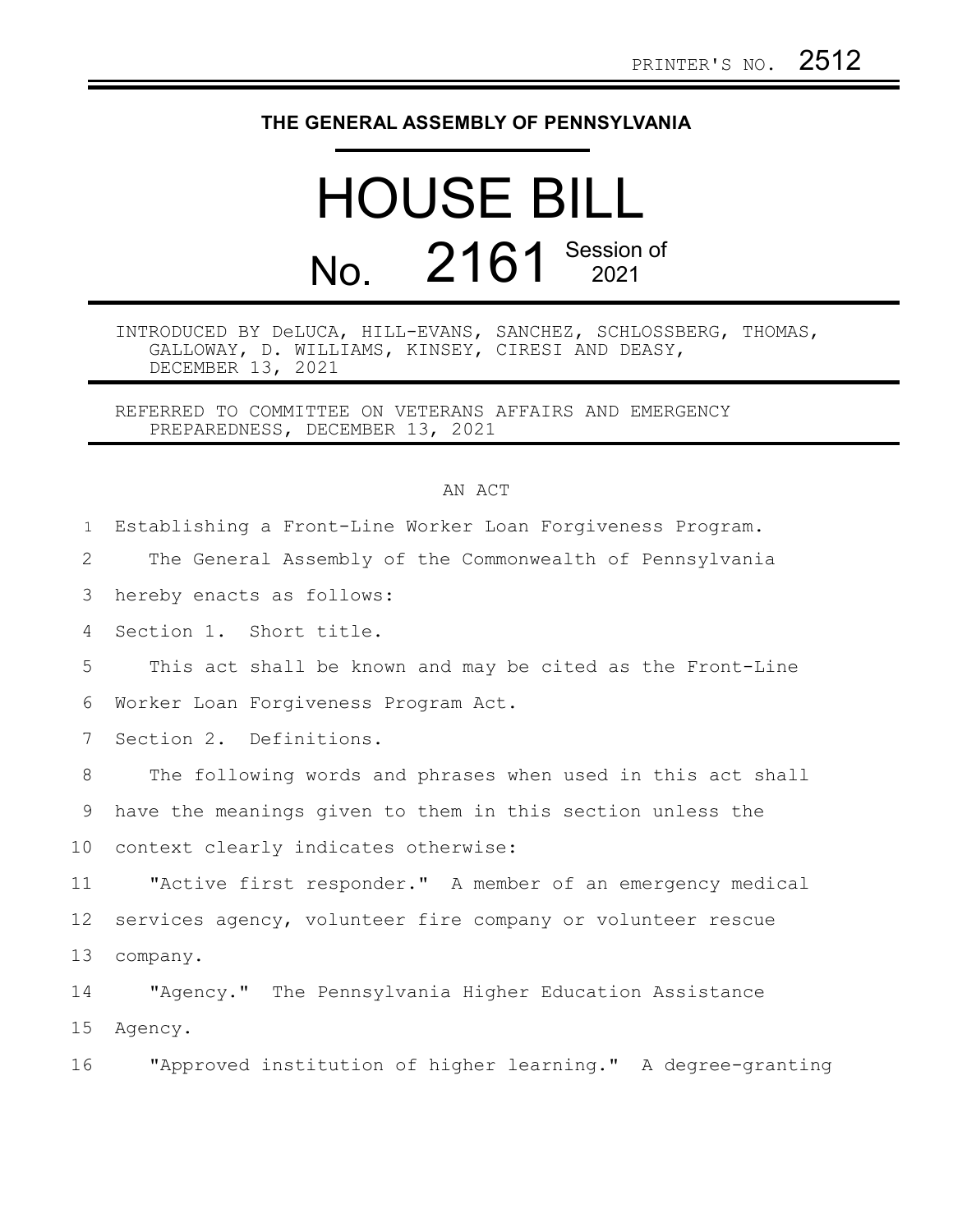or certificate-granting educational institution, including a vocational school, that: 1 2

3

4

(1) offers a postsecondary program of education; (2) is located in this Commonwealth; and

(3) is approved by the Pennsylvania Higher Education Assistance Agency. 5 6

"Approved program of education." A curriculum or course of study pursued at an approved institution of higher learning as determined by the Pennsylvania Higher Education Assistance Agency. 7 8 9 10

"Emergency medical services agency." An emergency medical service corporation, association or organization which meets all of the following: 11 12 13

14

(1) Is located in this Commonwealth.

15

(2) Is licensed by the Department of Health.

(3) Is regularly engaged in the provision of emergency medical services, including basic life support or advanced life support services and advanced life support squads as defined in 28 Pa. Code § 1027.1 (relating to general provisions) and licensed quick response services. "Front-line worker." An individual who is employed as a health care professional, active first responder or employee of a life-sustaining business at any time during the proclamation of disaster emergency issued by the Governor on March 6, 2020, published at 50 Pa.B. 1644 (March 21, 2020), and any renewal of the state of disaster emergency. 16 17 18 19 20 21 22 23 24 25 26

"Life-sustaining business." A life-sustaining business within the scope of the order issued by the Governor on March 19, 2020. 27 28 29

"Program." The Front-Line Worker Loan Forgiveness Program 20210HB2161PN2512 - 2 -30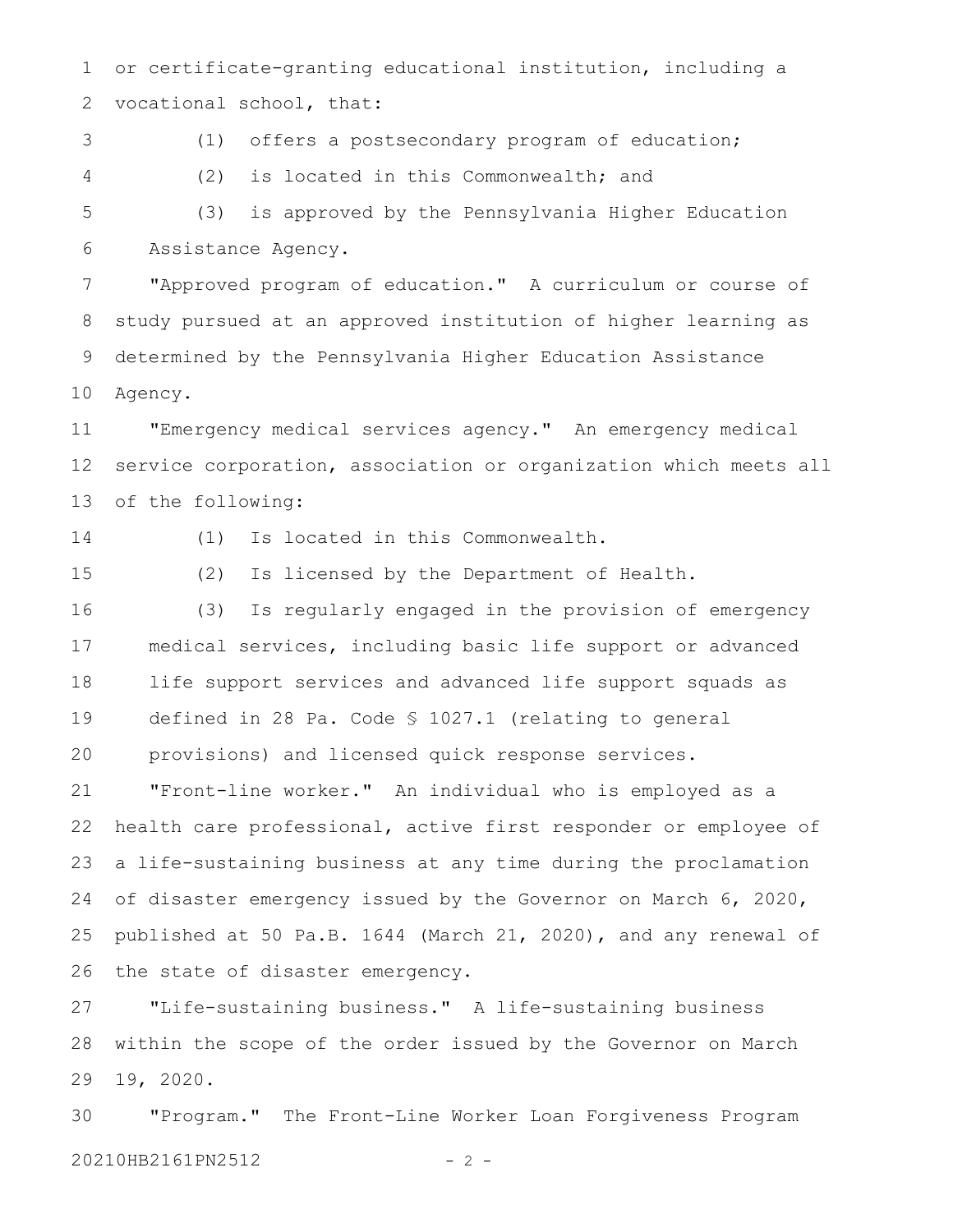established in this act. 1

"Qualified applicant." A front-line worker or a family member who qualifies for loan forgiveness under this act. "Volunteer fire company." A nonprofit chartered corporation, association or organization located in this Commonwealth which provides fire protection or rescue services and which may offer other voluntary emergency services within this Commonwealth. Voluntary emergency services provided by a volunteer fire company may include voluntary ambulance and voluntary rescue services. 2 3 4 5 6 7 8 9 10

"Volunteer rescue company." A nonprofit chartered corporation, association or organization located in this Commonwealth that provides emergency rescue services. 11 12 13

Section 3. Front-Line Worker Loan Forgiveness Program. 14

(a) Program established.--The Front-Line Worker Loan Forgiveness Program is established. The program shall provide loan forgiveness awards to qualified applicants in accordance with this act. The agency shall administer the program for active first responders on a Statewide basis. 15 16 17 18 19

(b) Applicants.--A front-line worker who meets the following criteria may apply to the agency for loan forgiveness under the program: 20 21 22

23

(1) Is a resident of this Commonwealth.

(2) Has been a front-line worker for a period of at least one year in this Commonwealth or is a family member of a first-line worker and been directly impacted by the COVID-19 pandemic, as determined by the agency. 24 25 26 27

(3) Is enrolled or has been enrolled as a student in an approved program of education. 28 29

(4) Provides the agency with a sworn or official 20210HB2161PN2512 - 3 -30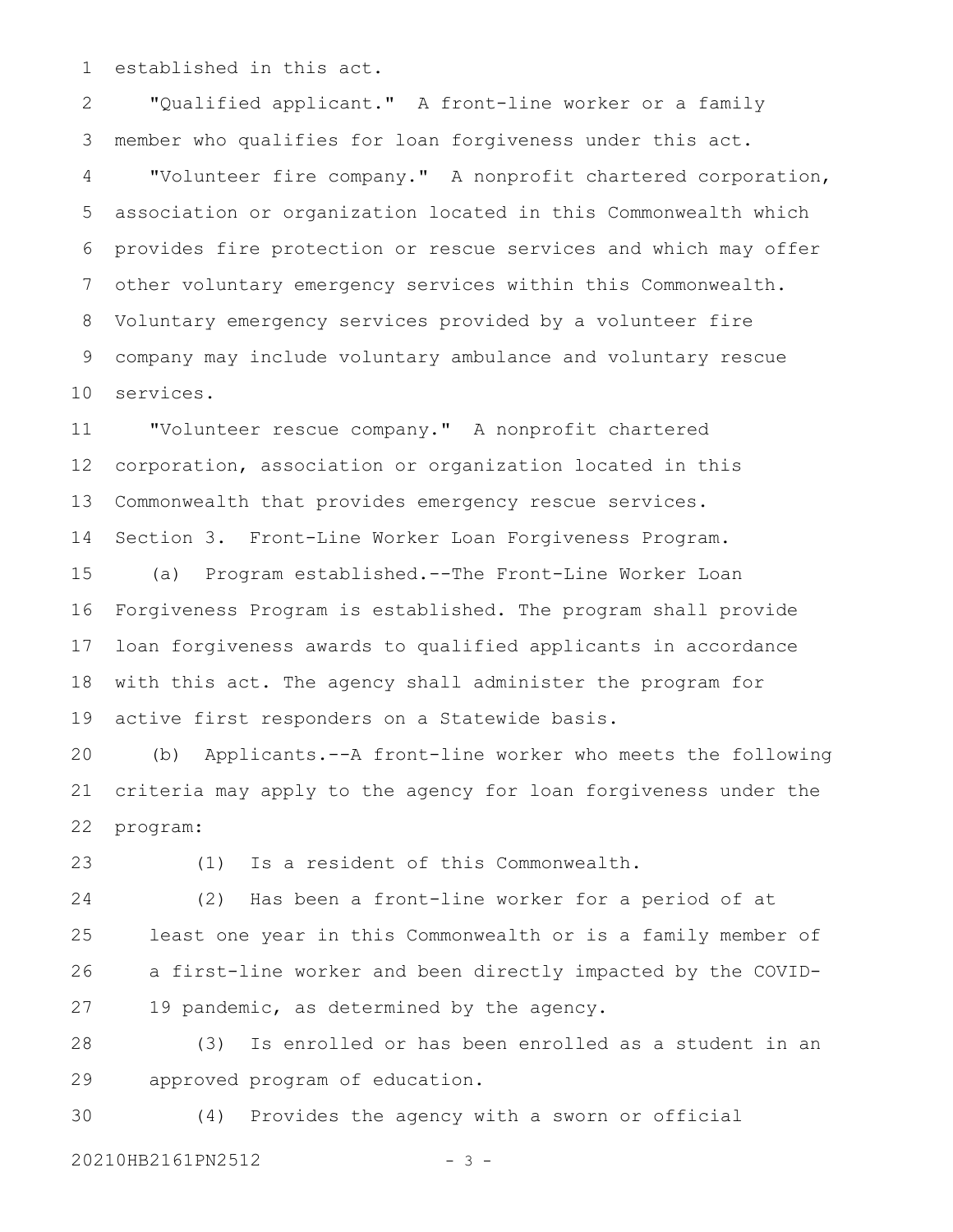statement by: 1

(i) the Office of the State Fire Commissioner or the chief or president of the emergency medical services agency, attesting that the applicant is a member in good standing of the emergency medical services agency, volunteer fire company or volunteer rescue company; or 2 3 4 5 6

(ii) the owner or an officer of the entity acting as employer of an applicant who is a health care professional or employee of a life-sustaining business attesting that the applicant is currently employed by the entity. 7 8 9 10 11

Section 4. Award of loan forgiveness. 12

The agency may provide loan forgiveness for a first-line worker who, following completion of a postsecondary degree or certification program and, in each subsequent year, meets all of the following criteria: 13 14 15 16

(1) Is a recipient of an agency-administered, federally insured student loan. 17 18

(2) Has completed a certificate or degree program at an approved institution of higher learning. The certificate or degree program must be an approved program of education. 19 20 21

(3) Remains employed as a first-line worker for four consecutive years preceding the date of application or, as a family member of a first-line worker, is employed in this Commonwealth. 22 23 24 25

(4) Executes a sworn affidavit, under penalty of perjury, that the individual does not have a delinquent payment owing to any Commonwealth agency. 26 27 28

Section 5. Amount of awards. 29

(a) Loan forgiveness.--Agency-administered, federally 20210HB2161PN2512 - 4 -30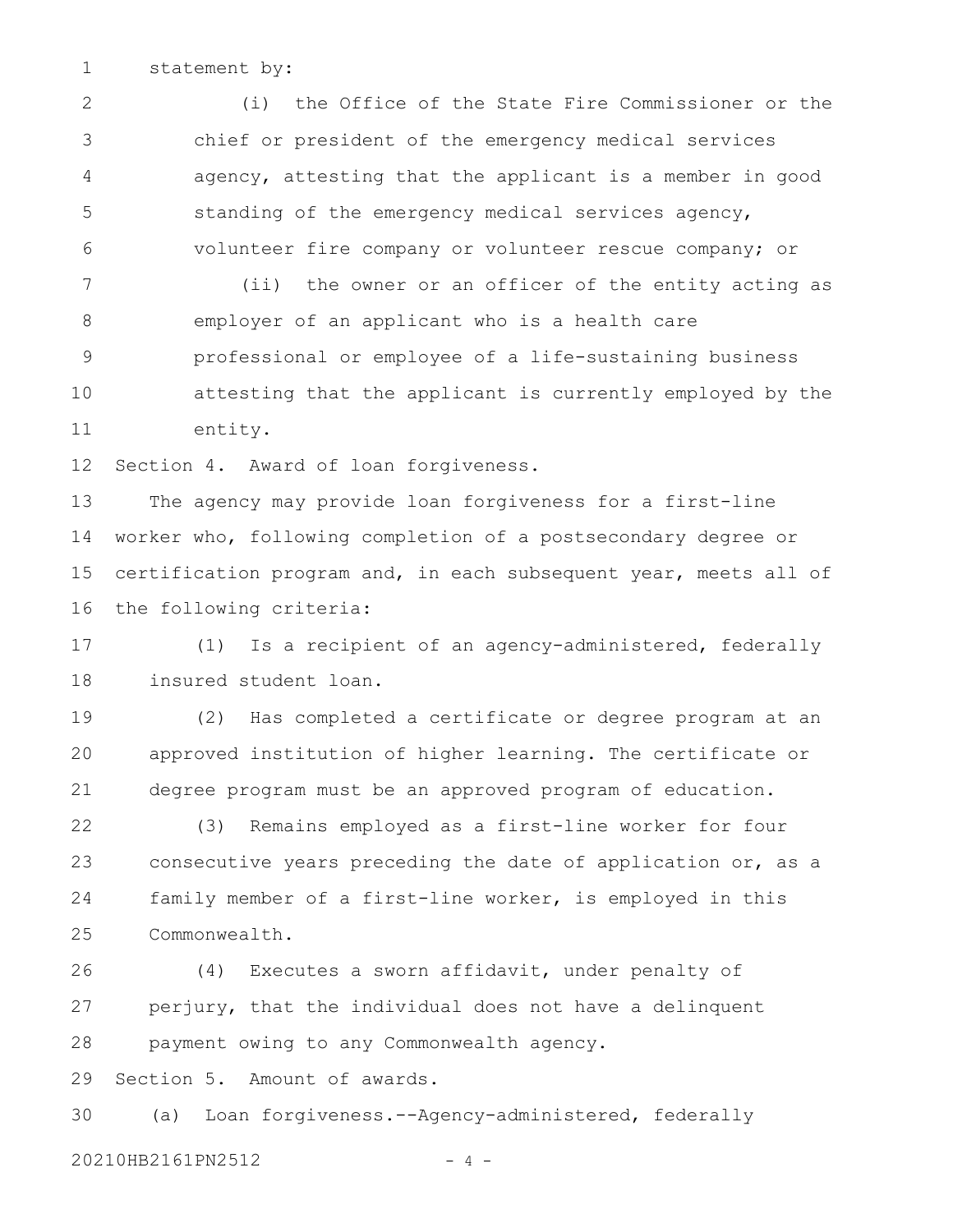insured student loans for an approved program of education provided to a qualified applicant may be forgiven by the agency as follows: 1 2 3

(1) The agency may forgive a qualified applicant's loan in an amount up to \$20,000. 4 5

(2) Payment of the award shall be made in accordance with the procedures established by the agency. 6 7

(3) A qualified applicant may receive loan forgiveness awards as follows: 8 9

(i) First year of front-line worker status following graduation in an amount up to \$5,000, but not exceeding 25% of the original qualifying loans. 10 11 12

(ii) Second year of front-line worker status following graduation in an amount up to \$5,000, but not exceeding 25% of the original qualifying loans. 13 14 15

(iii) Third year of front-line worker status following graduation in an amount up to \$10,000, but not exceeding 50% of the original qualifying loans. 16 17 18

(b) Preference.--The agency may give preference in approving loan forgiveness awards under the program to renewal 19 20

applications. 21

Section 6. Funding. 22

The agency may approve loan forgiveness awards only to the extent that funds are appropriated by the General Assembly and are sufficient to cover administration of the program. In the event that funding is insufficient to fully fund administration and awards to all qualified applicants, the agency shall prorate loan forgiveness awards. 23 24 25 26 27 28

Section 7. Administration. 29

The agency shall promulgate regulations and adopt policies, 20210HB2161PN2512 - 5 -30